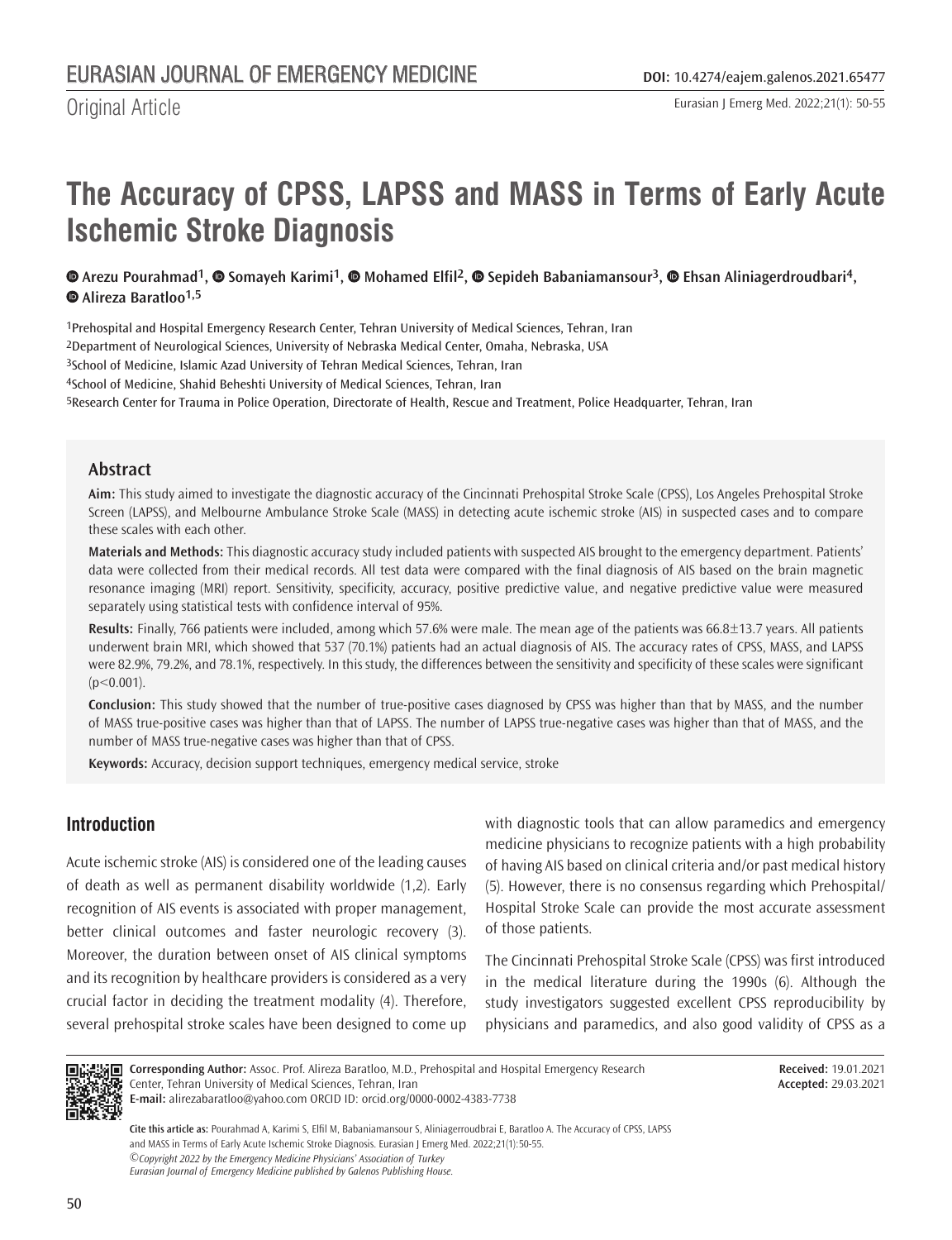stroke screening tool, they have still stated that the study sample might have not been representative of the general patient population (6). Moreover, further studies revealed low sensitivity and specificity of CPSS as screening tool for AIS (7,8). Los Angeles Prehospital Stroke Screen (LAPSS) was also first introduced to the medical field in the late 1990s (8), and further validated by another study later on (9), yet a major issue still exists for LAPSS, which is the inability to reproduce the same reliable sensitivity when tested in a recent validation study (10). In 2005, Melbourne Ambulance Stroke Scale (MASS) was first investigated as a potential screening tool for stroke, and it was suggested to be a simple tool for use by paramedics with high sensitivity and specificity (11). However, MASS was not validated by many investigators in further studies after that.

In this study, we aimed to investigate the diagnostic accuracy of these three scales in detecting stroke events in suspected patients, and to compare these scales with each other in terms of sensitivity and specificity.

# **Materials and Methods**

#### **Study Design and Setting**

This is a diagnostic accuracy study that included patients with suspected AIS brought to the emergency department (ED) of three educational medical centers in Tehran, Iran in January 2018 to December 2019. The implementation protocol was approved by the Ethics Committee of Tehran University of Medical Sciences (ethics code: IR.TUMS.MEDICINE.REC.1398.326, date: 06.07.2019). This study did not impose additional cost on the patients and the treatment system.

#### **Study Population**

Patients with suspected AIS diagnosis by the prehospital emergency services or via primary triage at the hospital were eligible. Patients with incomplete medical records and patients who left the ED against medical advice, before undergoing brain magnetic resonance imaging (MRI) were excluded. According to previous studies that reported a stroke prevalence in suspected patients referred to the emergency department, confidence interval of 95% and error of 5%, the sample size was calculated at a minimum of 610 cases.

# **Data Gathering**

Data gathering was conducted prospectively. For this purpose, an appropriate checklist was prepared and inserted to the patients' files in educational centers in which both emergency medicine and neurology residents are working together. On admission to the ED, after proper neurological examination of the patients with any neurological complaint beside all documentation, filling of this checklist was also performed by the residents regularly; so, all required data for calculating the scales are easily available. Actually, all the findings of neurological examination are routinely recorded when the patient arrives to the ED. The checklist was provided in five parts. In the first part of this checklist, the baseline characteristics and demographic data including age, gender, smoking status (categorized as positive in those who have smoked more than 100 cigarettes in lifetime and needs to smoke every day or someday), past medical history [hypertension (HTN), ischemic heart diseases (IHD), diabetes mellitus (DM), coagulopathy, hyperlipidemia (HLD), seizure/ epilepsy and previous history of stroke] were collected. The second, third and fourth parts were assigned to the criteria of MASS, CPSS and LAPSS, respectively. The fifth part of the checklist was assigned to the final diagnosis based on the brain MRI report (considered as the gold standard method of AIS diagnosis), which was extracted from the picture archiving and communication system (PACS). All imaging was performed by 1.5 T MRI scanners made by Siemens company. All reports were conducted with a team including one neurologist, one radiologist and one emergency medicine attending physicians, who participated in this study.

# **Stroke Evaluation**

All eligible patients were evaluated by a trained emergency medicine/neurology resident. Totally, five PGY-3 emergency medicine residents and four PGY-2 neurology residents were involved. The required information for MASS, CPSS and LAPSS are simply completed via usual history taking and physical exam of a patient who referred to ED. In the CPSS criteria, three items (facial droop, speech, arm drift) are supplemented to decide a diagnosis of stroke. The abnormality of a single item of these criteria indicates a primary diagnosis of stroke according to the CPSS. LAPSS criteria for stroke diagnosis consist of four items related to the patient's medical history (age >45 years, absence of history of seizure or epilepsy, not being wheelchair bound or bedridden before the symptoms onset and arriving at the ED within less than 24 hours from the onset of symptoms), one item for blood glucose level (considered positive in the range from 60 to 400 mg/dL) and three items from the physical examination (facial droop, arm drift, and hand grip). Patients who met all the history criteria and had a blood glucose level in the aforementioned range with at least one positive physical examination criterion, were considered LAPSS positive (Table 1). MASS criteria are similar to those of LAPSS. However, in MASS criteria, there is no limitation in the time between the onset of symptoms and the arrival at the ED. Furthermore, the range of the blood glucose level in MASS is 50-400 mg/dL, and in the physical assessment part, speech is also included. Patients who met all the history criteria and had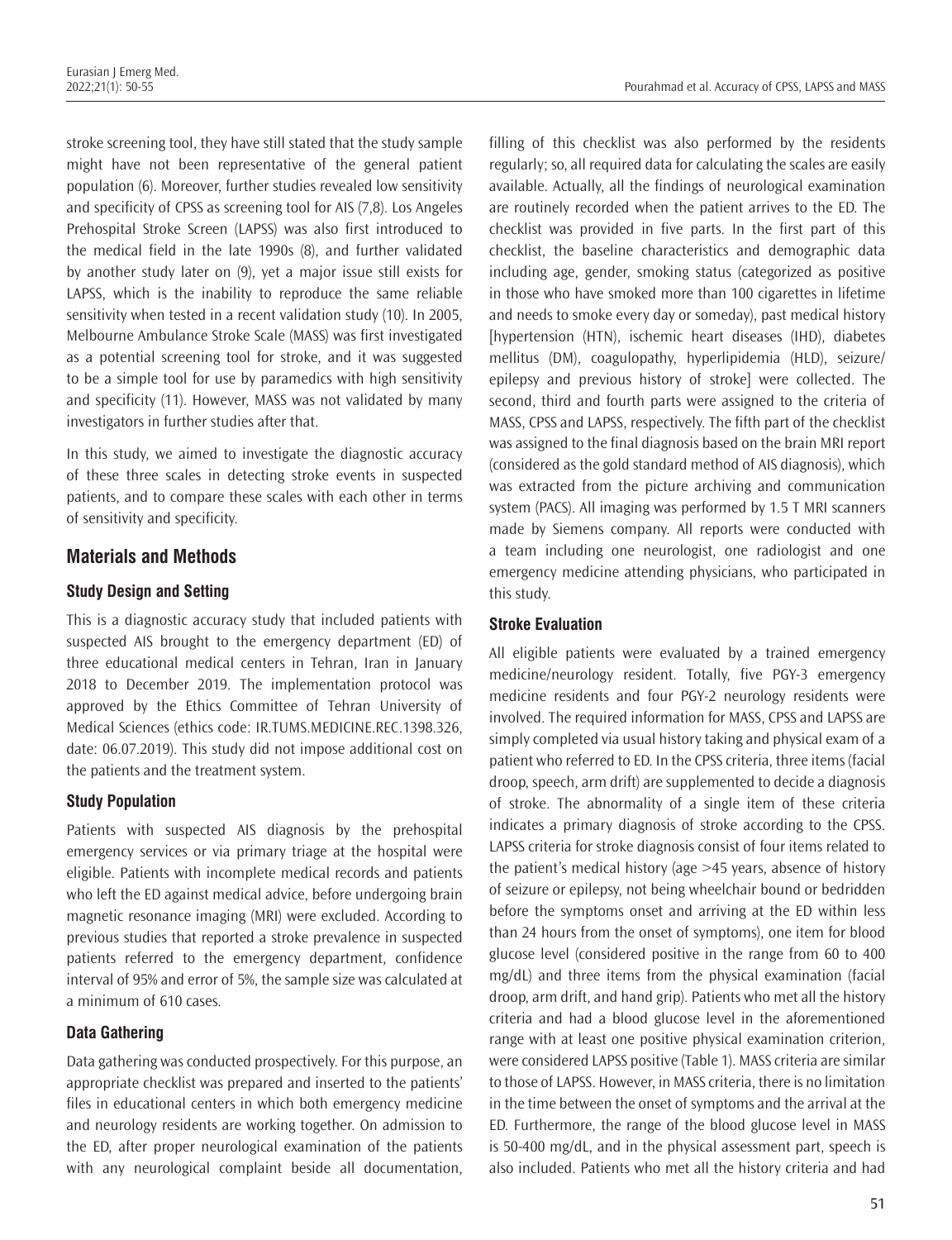| Table 1. Detailed criteria of study tools                                                                                          |              |             |             |
|------------------------------------------------------------------------------------------------------------------------------------|--------------|-------------|-------------|
| Assessment criteria                                                                                                                | <b>LAPSS</b> | <b>CPSS</b> | <b>MASS</b> |
| <b>History</b>                                                                                                                     |              |             |             |
| Age $>45$ years                                                                                                                    | $\star$      |             | $\star$     |
| No history of seizures or epilepsy                                                                                                 | ÷            |             | ÷           |
| At baseline, not wheelchair bound or<br>bedridden                                                                                  | ÷            |             | ÷           |
| Blood glucose level between 2.8 and 22.2<br>mmol/L                                                                                 | ÷            |             | ÷           |
| Physical exam                                                                                                                      |              |             |             |
| Facial droop                                                                                                                       | ÷            | ÷           | $\star$     |
| Arm drift                                                                                                                          | $\star$      | $\star$     | $\star$     |
| Hand grip                                                                                                                          | ÷            |             | ÷           |
| Speech                                                                                                                             |              | $\star$     | $\star$     |
| Stroke identification criteria                                                                                                     |              |             |             |
| Presence of any physical exam finding                                                                                              | ÷            | ÷           | $\star$     |
| All history items answered yes                                                                                                     | $\star$      |             | $\star$     |
| LAPSS: Los Angeles Prehospital Stroke Screen, CPSS: Cincinnati<br>Prehospital Stroke Scale, MASS: Melbourne Ambulance Stroke Scale |              |             |             |

a blood glucose level in the aforementioned range with at least one positive physical assessment criterion were considered MASS positive.

#### **Statistical Analysis**

All data were analyzed by SPSS version 25. Quantitative variables were described using means  $\pm$  standard deviation (SD) and qualitative variables were described using frequency and percentage. Sensitivity, specificity, accuracy, positive predictive value (PPV) and negative predictive value (NPV) were measured separately using statistical tests with confidence interval (CI) of 95%. In order to examine the strengths of the test, the receiver operating curve (ROC) curve and the area under the curve (AUC) were used, and to compare the difference between aforementioned items, McNemar test was used. We used McNemar's chi-square test for comparing the sensitivities and specificities of each screening test based on the final diagnosis, which presents the difference between predicted stroke cases and final diagnosis for each screening tool. P value <0.05 was considered statistically significant.

# **Results**

Data of 1,200 patients with suspected AIS were reviewed. After assessing their medical records, 434 patients were excluded due to deficient data and incomplete medical records. Finally, 766 patients were included, of whom 57.6% were males. The mean age for the study population was  $66.8\pm13.7$  years (minimum and maximum of 11 and 95, respectively). Baseline and demographic

characteristics are listed in Table 2. Most of the participants were non-smokers with a history of HTN. All patients underwent brain MRI and the results showed that 537 patients (70.1%) had an actual diagnosis of AIS. Most of the rest had no remarkable/ new finding, except for three cases who were diagnosed with brain tumor, one case with hemorrhagic stroke, and six with old ischemic stroke.

Table 3 shows a comparison between the results of MASS, CPSS, LAPSS criteria and final diagnosis of AIS or non-AIS based on the brain MRI. MASS criteria could not diagnose AIS among 77 patients (14%), of whom 26 patients did not meet any of MASS criteria. LAPSS or CPSS criteria could not either diagnose AIS among all those 26 patients. Fifty-one patients could not be diagnosed due to other reasons such as the absence of history of seizure or epilepsy, age of less than 45 years, being wheelchair bound or being bedridden before the onset of the stroke symptoms, and having a blood glucose level of less or higher value than that of the considered range. Also, among those 51 patients, none of them was diagnosed as a AIS patient based on LAPSS criteria, but all of them were diagnosed to have AIS based on CPSS criteria. LAPSS was not able to diagnose 130 patients with AIS (24%) and had 53 more false negative cases (10%) as compared to MASS. Twenty-one patients (4%) had just the abnormality on speech item which is not included in LAPSS criteria, and 32 patients (6%) were assumed to be false negative because of arriving at ED within more than 24 h from symptoms onset. CPSS criteria were unable to diagnose only 27 patients (5%) who had a positive AIS diagnosis by the brain MRI. None of these patients was diagnosed using CPSS criteria either and only one patient was diagnosed using MASS and LAPSS criteria due to having an abnormality in hand grip item which is excluded from CPSS criteria. The ROC Curve of MASS, LAPSS, CPSS are shown in Figure 1 and the statistics of each scale are reported in Table 4. In the present study, the differences between the sensitivity and specificity of MASS, CPSS, and LAPSS criteria were statistically significant (p=0.000).

# **Discussion**

The present study assessed the sensitivity, specificity and accuracy of MASS, LAPSS and CPSS criteria in diagnosing AIS using brain MRI as the gold standard method of AIS diagnosis. This study was conducted in educational medical centers, in which both neurology residents and emergency medicine residents are working. All brain MRIs were performed within first 24 hours of patients' admission; And based on presence of compatible lesions on ADC map and DW views, the final diagnoses were made. Apparently, those with old infarct were not considered as AIS, as detection of old stroke is not the purpose of these tests.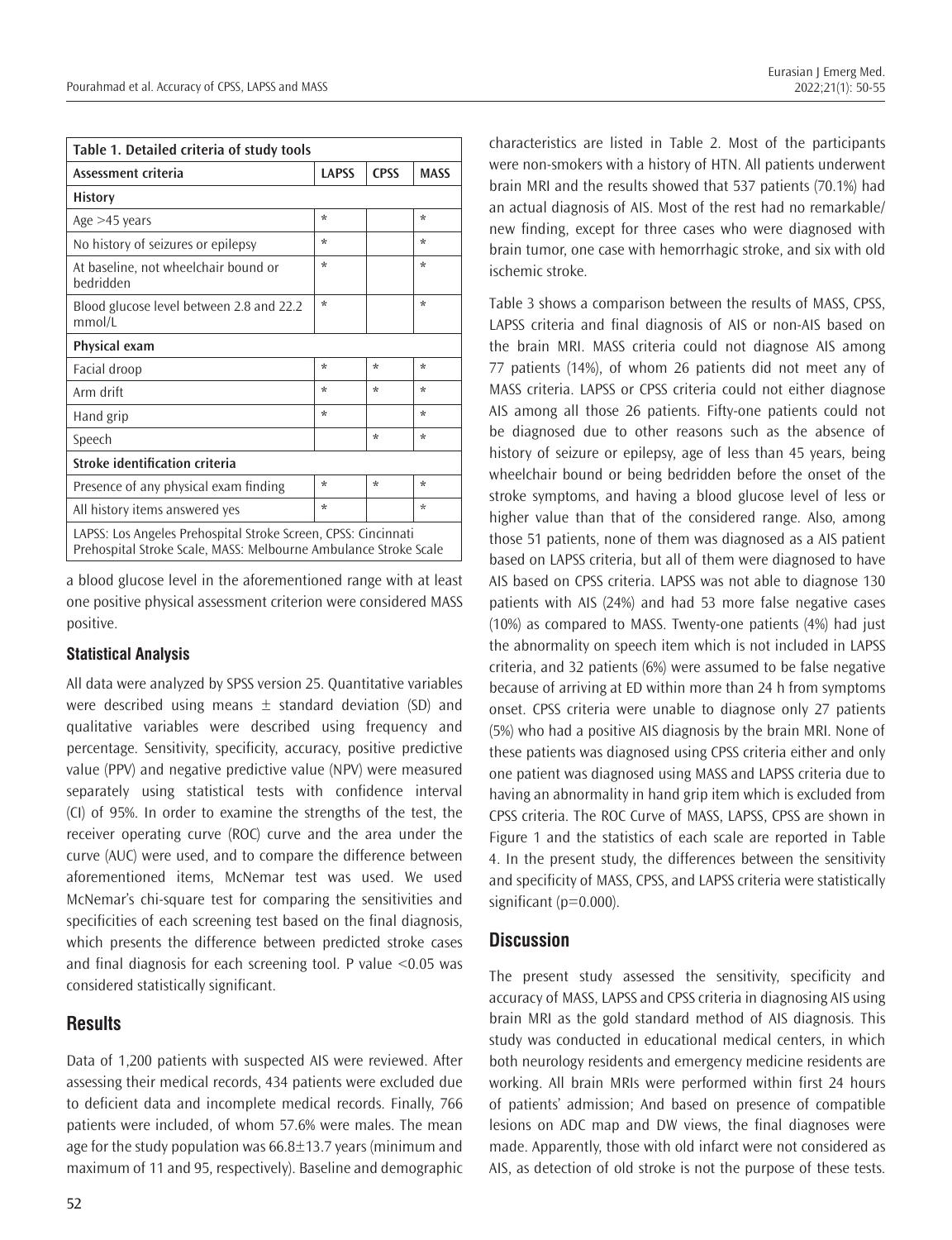| Table 2. Baseline characteristics of studied population $(n=766)$ |            |  |
|-------------------------------------------------------------------|------------|--|
| Variables                                                         | Number (%) |  |
| Gender                                                            |            |  |
| Male                                                              | 441 (57.6) |  |
| Female                                                            | 325(42.4)  |  |
| Past medical history                                              |            |  |
| Smoker                                                            | 141 (18.4) |  |
| Hypertension                                                      | 479 (62.5) |  |
| Ischemic heart disease                                            | 275 (35.9) |  |
| Diabetes mellitus                                                 | 235 (30.7) |  |
| Coagulopathy                                                      | 22(2.9)    |  |
| Previous stroke                                                   | 118(15.4)  |  |
| Hyperlipidaemia                                                   | 150(19.6)  |  |
| Seizure or epilepsy                                               | 18(2.3)    |  |
| n: Number                                                         |            |  |

The majority of patients had actual diagnosis of AIS based on brain MRI. CPSS had higher sensitivity than MASS, and MASS had higher sensitivity than LAPSS. LAPSS had higher specificity than MASS, and MASS had higher specificity than CPSS. In this regard, a simple combination of LAPSS and CPSS, MASS criteria, could provide appropriate and reasonable statistical sensitivity and specificity value for the identification of AIS in suspected patients. Among the patients who did not meet MASS criteria, all and one third, were not also diagnosed by LAPSS and CPSS criteria, respectively.

Stroke is heterogenous and multifaced disorder causes more than one million deaths worldwide, annually. Despite the fact that stroke mortality has decreased in recent decades, but the reported rates still revealed high mortality rates (12). Early and accurate identification of stroke is one of the most important and crucial factors implicated in timely stroke management and better recovery after that. Therefore, emergency medical services always attempt to use better and less time-consuming screening tools for identifying stroke. A variety of prehospital

screening stroke scales were designed to improve diagnostic accuracy and reduce the delay of therapy initiation. In this regard, CPSS and LAPSS are considered to be standard prehospital tools which were designed to be sensitive and accurate (12,13). CPSS criteria are based on clinical assessment of related stroke symptoms and LAPSS criteria also contain history and blood glucose measurements. In the same vein, MASS criteria were designed to inherit the strengths of both CPSS and LAPSS criteria (14,15).

Various studies assessed the CPSS statistical value for identification of stroke. Similar to the result of our study, Kothari et al. (16) indicated that CPSS had 100% sensitivity in identification of stroke. However, two years later in another study, they showed a significant reduction of sensitivity to 59% that had disagreement with our results. The reasons for those significant reduction in the sensitivity of CPSS were explained by the change of the study from community to ED and high rates of selection bias (17).

Studnek et al. (18) evaluated the diagnostic value of CPSS for 461 suspected strokes and showed that CPSS had 79% sensitivity and 23.9% specificity in diagnosing stroke. Which was lower than the estimated values in our study which may be due to their lower sample size than ours.

In our previous study, the prevalence of stroke, among 899 suspected cases, was 69.5% based on brain MRI. CPSS cut-off 2.5 had 91.3% and 36.4% sensitivity and specificity, respectively (19). CPSS in the previous study had similar sensitivity and lower specificity than present study, although both studies were conducted in the same places and had almost the same sample size. The difference may be due to the more qualified implementation of the tests in the present study after enhancing the education and knowledge on this field in our prehospital setting.

Statistical value comparison of different stroke scales in different studies, increases the value of choosing the best diagnostic

| Table 3. Comparing the results of MASS, CPSS, LAPSS criteria and final diagnosis of AIS based on brain MRI |                        |                  |                                                                                                                                                                            |  |  |
|------------------------------------------------------------------------------------------------------------|------------------------|------------------|----------------------------------------------------------------------------------------------------------------------------------------------------------------------------|--|--|
| <b>Scale</b>                                                                                               |                        |                  | Final diagnosis of acute ischemic stroke by brain MRI (n)                                                                                                                  |  |  |
|                                                                                                            | Diagnosis by the scale | Positive (n=537) | Negative (n=229)                                                                                                                                                           |  |  |
| <b>MASS</b>                                                                                                | Positive               | 460 (85.7)       | 82(35.8)                                                                                                                                                                   |  |  |
|                                                                                                            | Negative               | 77(14.3)         | 147(64.2)                                                                                                                                                                  |  |  |
| CPSS                                                                                                       | Positive               | 510 (95)         | 104(45.4)                                                                                                                                                                  |  |  |
|                                                                                                            | Negative               | 27(5)            | 125(54.6)                                                                                                                                                                  |  |  |
| LAPSS                                                                                                      | Positive               | 407(75.8)        | 38 (16.6)                                                                                                                                                                  |  |  |
|                                                                                                            | Negative               | 130(24.2)        | 191(83.4)                                                                                                                                                                  |  |  |
|                                                                                                            |                        |                  | AIS: Acute ischemic stroke, MASS: Melbourne Ambulance Stroke Scale, CPSS: Cincinnati Prehospital Stroke Scale, LAPSS: Los Angeles Prehospital Stroke Screen, MRI: Magnetic |  |  |

resonance imaging, n: Number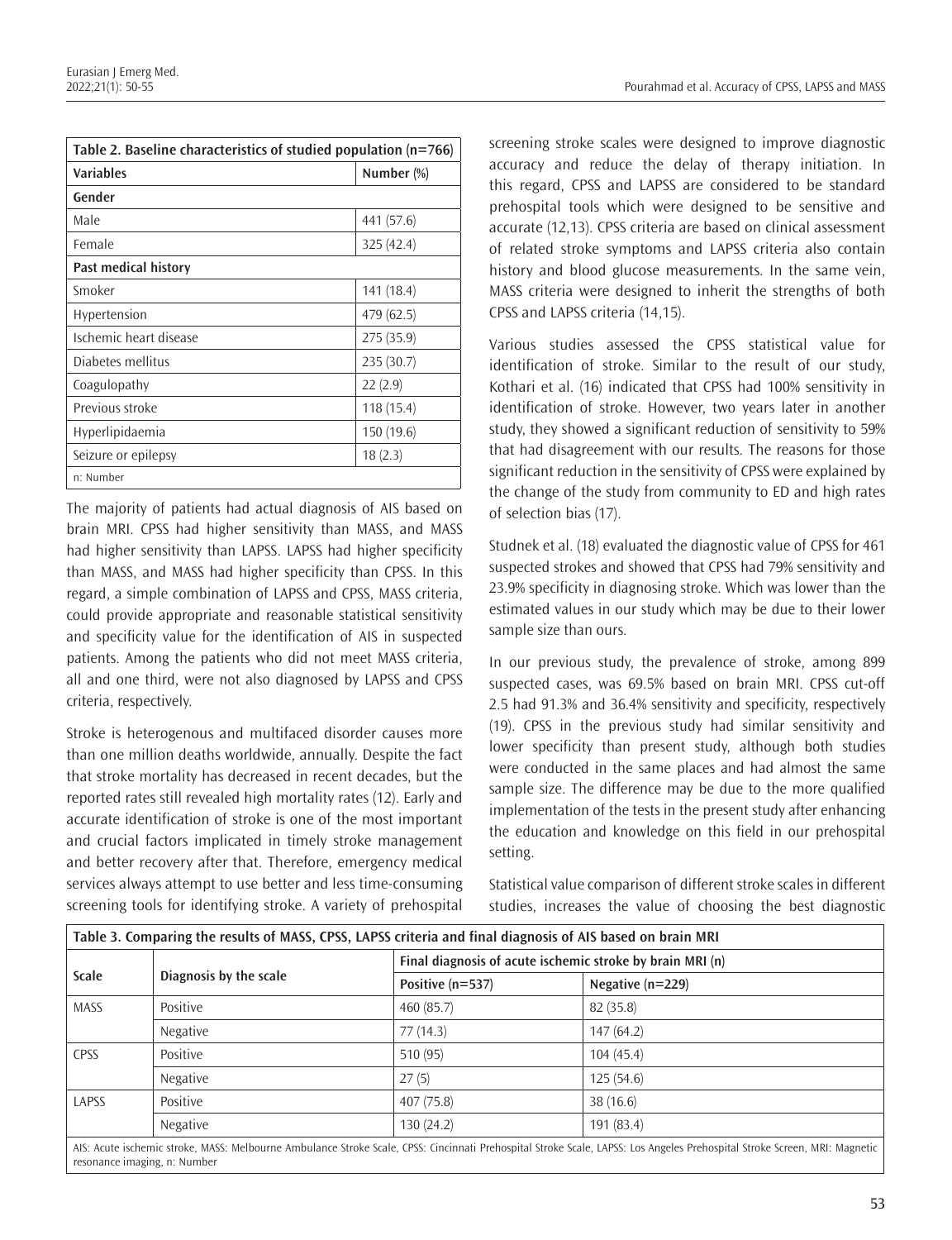| <b>Scale</b> | Sensitivity              | Specificity              | <b>PPV</b>               | <b>NPV</b>               | <b>PLR</b>              | <b>NLR</b>              | Accuracy | <b>AUC</b>                 |
|--------------|--------------------------|--------------------------|--------------------------|--------------------------|-------------------------|-------------------------|----------|----------------------------|
| <b>MASS</b>  | 85.7%<br>$(82.3 - 88.5)$ | 64.2%<br>$(57.6 - 70.3)$ | 84.9%<br>$(81.5 - 87.7)$ | 65.6%<br>$(59/0-71.7)$   | 2.39<br>$(2.00 - 2.85)$ | 0.22<br>$(0.18 - 0.28)$ | 79.2%    | 0.749<br>$(0.708 - 0.790)$ |
| <b>CPSS</b>  | 95.0%<br>$(92.7 - 96.7)$ | 54.6%<br>$(47.9 - 61.1)$ | 83.1%<br>$(79.8 - 88.9)$ | 82.2%<br>$(75.0 - 87.8)$ | 2.09<br>$(1.81 - 2.41)$ | 0.09<br>$(0.06 - 0.13)$ | 82.9%    | 0.748<br>$(0.705 - 0.791)$ |
| <b>LAPSS</b> | 75.8%<br>$(71.9 - 79.3)$ | 83.4%<br>$(77.8 - 87.9)$ | 91.5%<br>$(88.4 - 93.8)$ | 59.5%<br>$(53.9-64.9)$   | 4.57<br>$(3.40 - 6.13)$ | 0.29<br>$(0.25 - 0.34)$ | 78.1%    | 0.796<br>$(0.761 - 0.831)$ |

method. Similar to the result of the present study, Bergs et al. (13) investigated the statistical value of stroke scales in a Belgian prehospital setting. For 31 suspected strokes enrolled in the study, the CPSS had sensitivity of 95% and specificity of 33%. LAPSS had sensitivity of 74% and specificity of 83%. MASS had sensitivity of 74% and specificity 67%. Purrucker et al. (20) indicated that CPSS had sensitivity of 76%-88% and specificity of 64%-73%. LAPSS and MASS had sensitivity of 44%-71% and specificity of 92%-98%.

A systematic review of eight studies conducted by Brandler et al. (21) compared the statistical value of CPSS, MASS, LAPSS and four other scales in diagnosis of stroke. They showed that each stroke scale had a wide range sensitivity and specificity. CPSS had sensitivity of 79%-95% and specificity of 24%-79%. LAPSS had sensitivity of 78%-91% and specificity of 85%-99%. MASS had sensitivity of 83%-90% and specificity of 74%-86%. A systematic review conducted by Rudd et al. (22) showed that CPSS had sensitivity of 44%-95% and specificity of 24%-79%, LAPSS had sensitivity of 59%-91% and specificity of 48%-97%, and MASS had sensitivity of 83%-90% and specificity of 74%-85%.

A systematic review conducted by Zhelev et al. (5) investigated the CPSS, LAPSS, MASS criteria and three other stroke scales and included 23 studies. It showed that CPSS had similar sensitivity to MASS and higher sensitivity than LAPSS. In the same systematic review, MASS had similar specificity to LAPSS and higher specificity than CPSS. The investigators favored MASS criteria, which had comparable sensitivity and higher accuracy than CPSS, to achieve better overall accuracy of stroke diagnosis.

In general, the statistical value of CPSS, MASS and LAPSS criteria in our study, mostly confirmed the results of previous studies which calls for testing reproducibility of these scales in different settings. LAPSS and CPSS were better in one of the two metrics



Diagonal segments are produced by ties.

**Figure 1.** The ROC Curve of MASS, LAPSS, CPSS

ROC: Receiver operating characteristic, MASS: Melbourne Ambulance Stroke Scale, LAPSS: Los Angeles Prehospital Stroke Screen, CPSS: Cincinnati Prehospital Stroke Scale